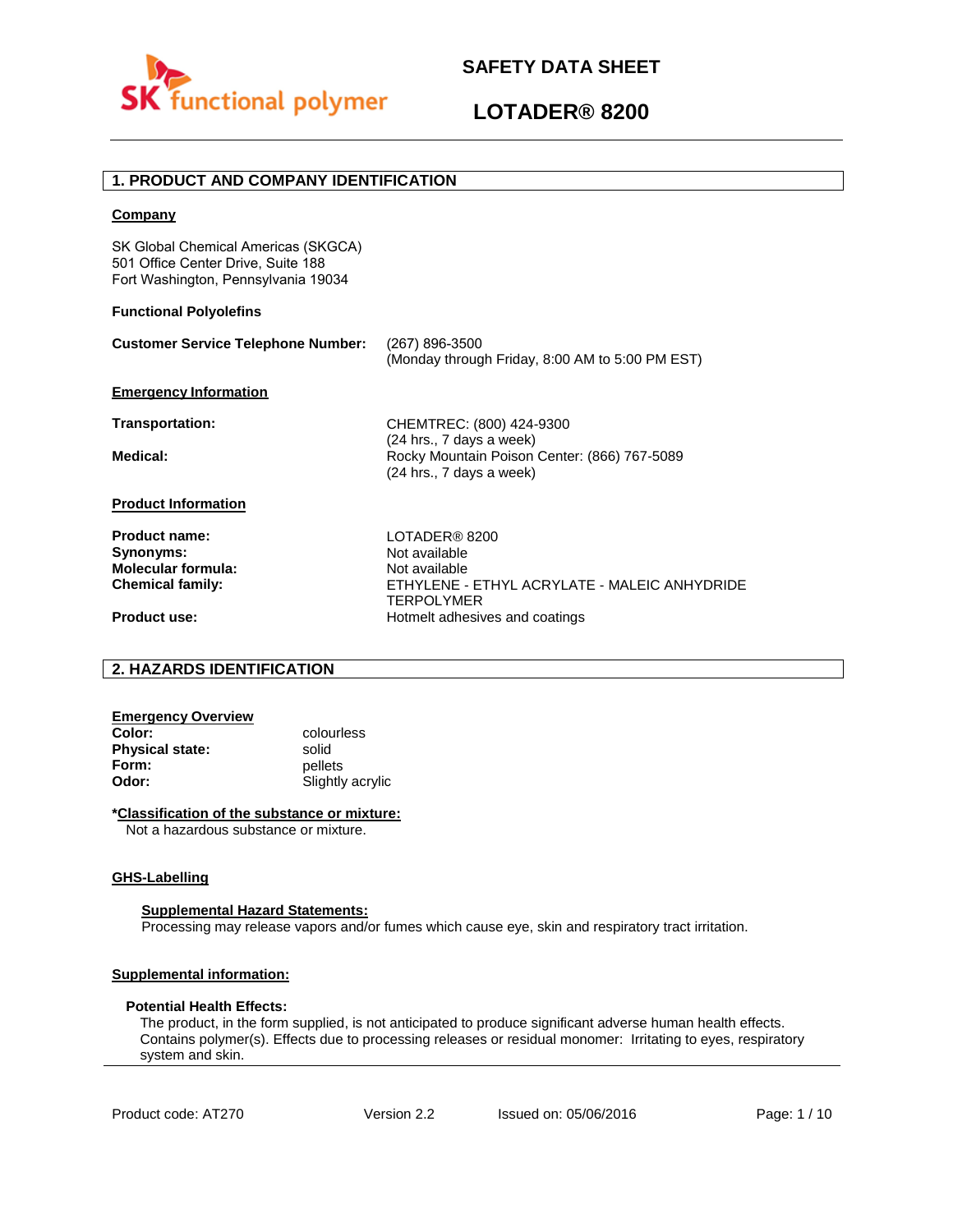

# **LOTADER® 8200**

Prolonged or repeated exposure may cause: headache, drowsiness, nausea, weakness.(severity of effects depends on extent of exposure) .

#### **Other:**

Handle in accordance with good industrial hygiene and safety practice. (pellets/granules) This product may release fume and/or vapor of variable composition depending on processing time and temperature.

# **3. COMPOSITION/INFORMATION ON INGREDIENTS**

| <b>Chemical Name</b>                                                     | CAS-No.    | Wt/Wt        | <b>GHS Classification**</b> |
|--------------------------------------------------------------------------|------------|--------------|-----------------------------|
| 2-Propenoic acid, ethyl ester, polymer with<br>ethene and 2,5-furandione | 41171-14-6 | $\leq$ 100 % | Not classified              |

\*\*For the full text of the H-Statements mentioned in this Section, see Section 16.

## **4. FIRST AID MEASURES**

### **4.1. Description of necessary first-aid measures:**

#### **Inhalation:**

If inhaled, remove victim to fresh air.

#### **Skin:**

In case of contact, immediately flush skin with plenty of water. If molten polymer gets on the skin, cool rapidly with cold water. Do not peel solidified product off the skin. Obtain medical treatment for thermal burns. Remove material from clothing. Wash clothing before reuse. Thoroughly clean shoes before reuse.

## **Eyes:**

Immediately flush eye(s) with plenty of water. Obtain medical treatment for thermal burns.

#### **Ingestion:**

If swallowed, DO NOT induce vomiting. Get medical attention. Never give anything by mouth to an unconscious person.

## **4.2. Most important symptoms/effects, acute and delayed:**

For most important symptoms and effects (acute and delayed), see Section 2 (Hazard Statements and Supplemental Information) and Section 11 (Toxicology Information) of this SDS.

## **4.3. Indication of immediate medical attention and special treatment needed, if necessary:**

Unless otherwise noted in Notes to Physician, no specific treatment noted; treat symptomatically.

Product code: AT270 Version 2.2 Issued on: 05/06/2016 Page: 2/10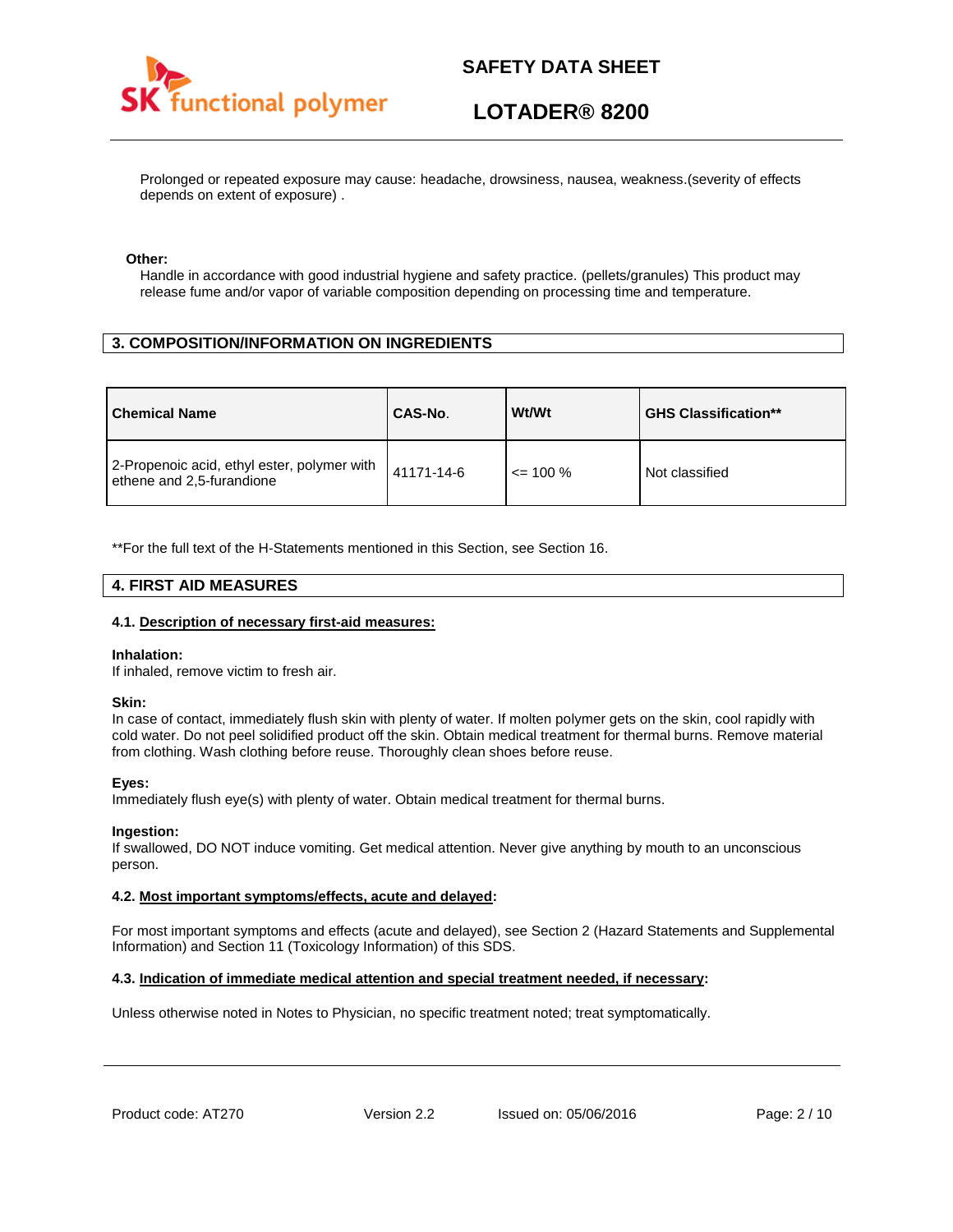

# **LOTADER® 8200**

## **5. FIREFIGHTING MEASURES**

### **Extinguishing media (suitable):**

Water spray, Carbon dioxide (CO2), Foam, Dry chemical

#### **Protective equipment:**

Fire fighters and others who may be exposed to products of combustion should wear full fire fighting turn out gear (full Bunker Gear) and self-contained breathing apparatus (pressure demand / NIOSH approved or equivalent).

#### **Further firefighting advice:**

Fire fighting equipment should be thoroughly decontaminated after use.

## **Fire and explosion hazards:**

When burned, the following hazardous products of combustion can occur: Carbon oxides Hazardous organic compounds

# **6. ACCIDENTAL RELEASE MEASURES**

#### **Personal precautions, Emergency procedures, Methods and materials for containment/clean-up:**

Prevent further leakage or spillage if you can do so without risk. Ventilate the area. Sweep up and shovel into suitable properly labeled containers for prompt disposal. Possible fall hazard – floor may become slippery from leakage/spillage of product. Avoid dispersal of spilled material and runoff and contact with soil, waterways, drains and sewers. Consult a regulatory specialist to determine appropriate state or local reporting requirements, for assistance in waste characterization and/or hazardous waste disposal and other requirements listed in pertinent environmental permits.

#### **Protective equipment:**

Appropriate personal protective equipment is set forth in Section 8.

## **7. HANDLING AND STORAGE**

## **Handling**

#### **General information on handling:**

Avoid breathing dust.

Avoid breathing processing fumes or vapors.

Handle in accordance with good industrial hygiene and safety practices. These practices include avoiding unnecessary exposure and removal of material from eyes, skin, and clothing.

#### **Storage**

#### **General information on storage conditions:**

Keep in a dry, cool place. Store in closed containers, in a secure area to prevent container damage and subsequent spillage.

**Storage stability – Remarks:**  Stable under recommended storage conditions.

#### **Storage incompatibility – General:**  None known.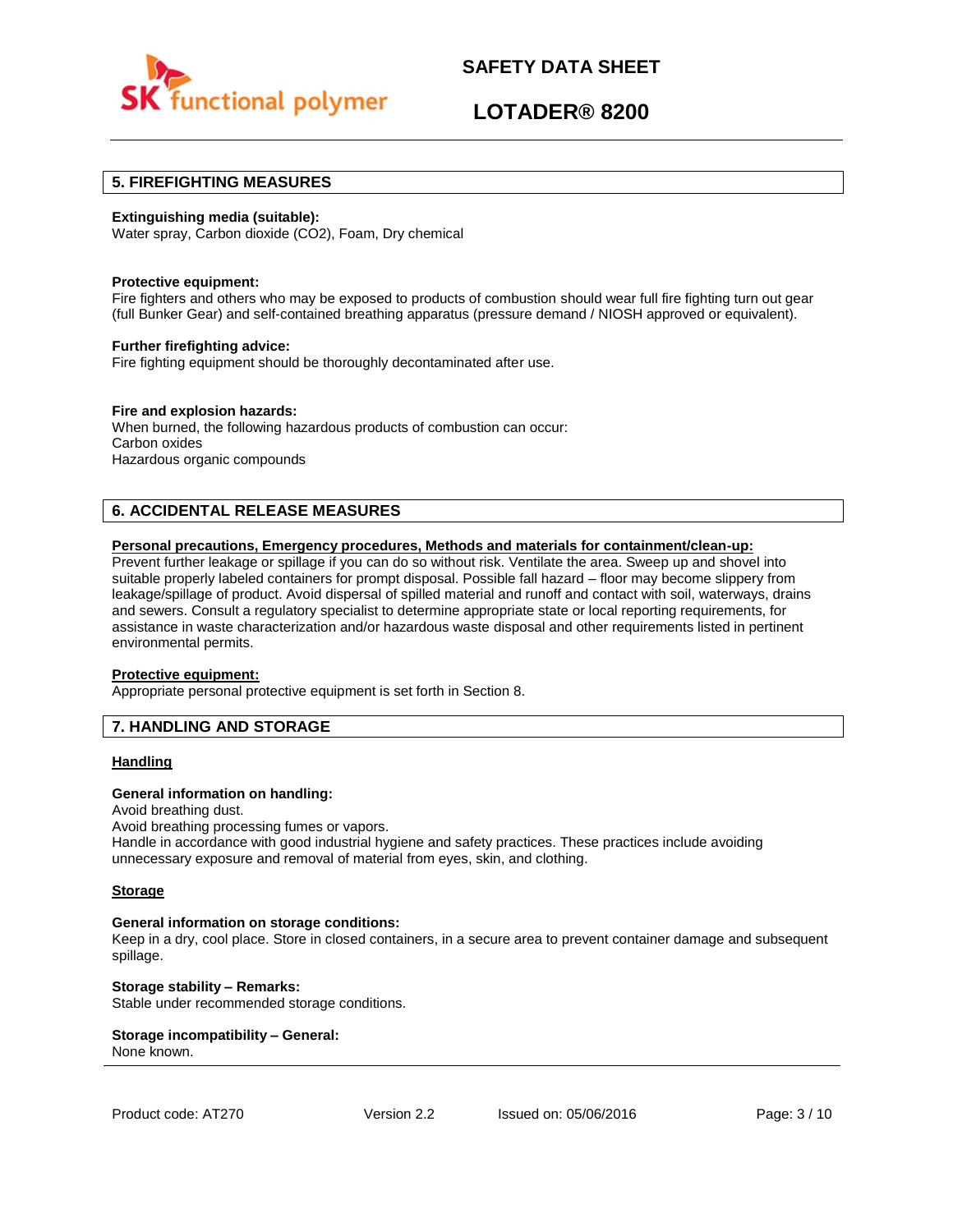

# **LOTADER® 8200**

# **Temperature tolerance – Do not store above:**

95 °F (35 °C)

# **8. EXPOSURE CONTROLS/PERSONAL PROTECTION**

## **Airborne Exposure Guidelines:**

## **Particles Not Otherwise Specified / Nuisance Dust (Proprietary)**

US. ACGIH Threshold Limit Values

| Inhalable particles.  |
|-----------------------|
| $10 \text{ mg/m}$     |
| Respirable particles. |
| $3 \text{ mg/m}$      |
|                       |

US. OSHA Table Z-1 Limits for Air Contaminants (29 CFR 1910.1000)

| Form: | Respirable fraction. |
|-------|----------------------|
| PEL:  | $5 \,\mathrm{mg/m}$  |

**Form:** Total dust PEL: 15 mg/m3

US. OSHA Table Z-3 (29 CFR 1910.1000)

| Form:                 | Respirable fraction.                           |
|-----------------------|------------------------------------------------|
| Time weighted average | 15 millions of particles per cubic foot of air |
| Form:                 | Total dust                                     |
| Time weighted average | 50 millions of particles per cubic foot of air |
| Form:                 | Respirable fraction.                           |
| Time weighted average | $5 \text{ mg/m}$                               |
| Form:                 | Total dust                                     |
| Time weighted average | $15 \text{ mg/m}$                              |

Only those components with exposure limits are printed in this section. Limits with skin contact designation above have skin contact effect. Air sampling alone is insufficient to accurately quantitate exposure. Measures to prevent significant cutaneous absorption may be required. Limits with a sensitizer designation above mean that exposure to this material may cause allergic reactions.

## **Engineering controls:**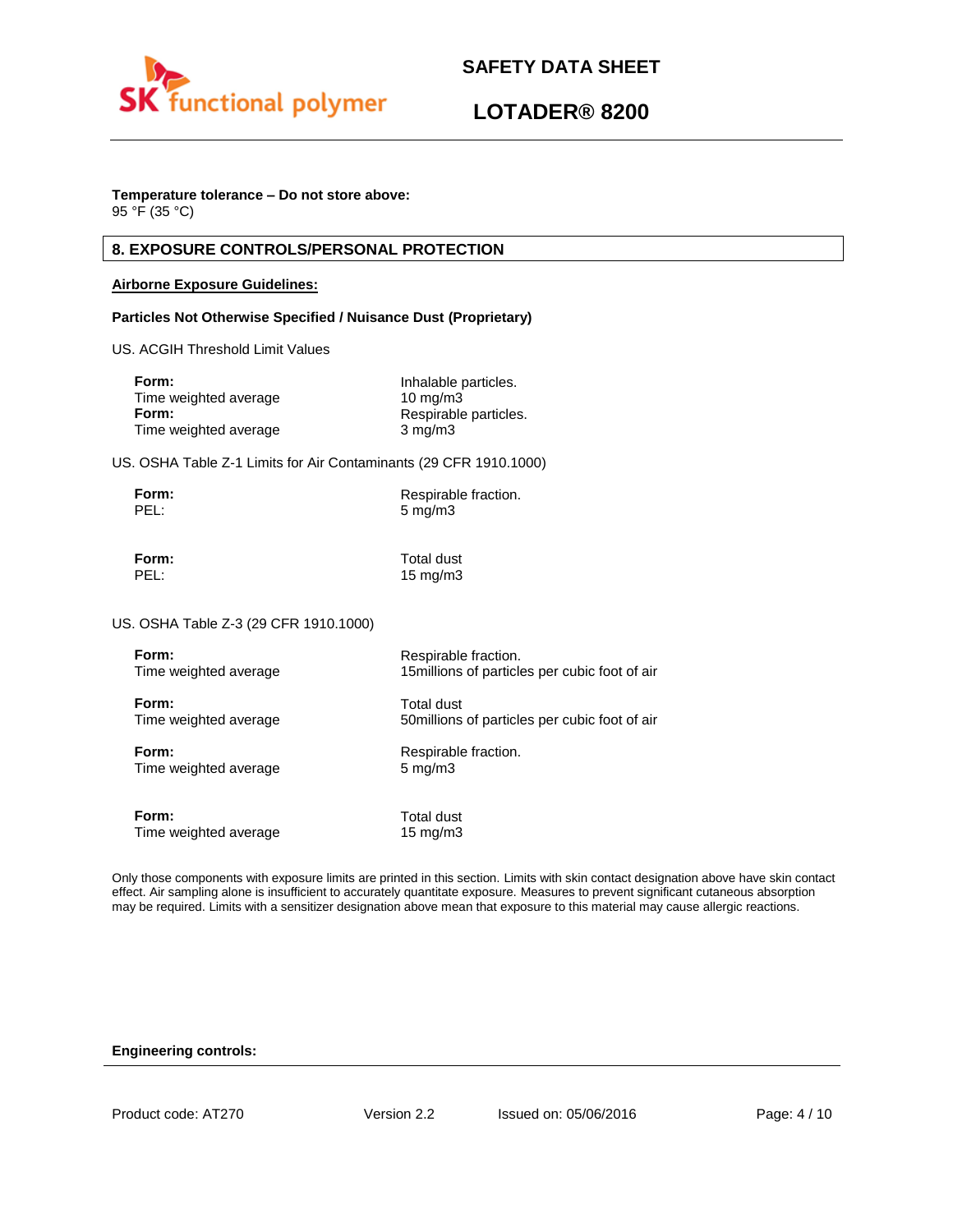

# **LOTADER® 8200**

Investigate engineering techniques to reduce exposures below airborne exposure limits or to otherwise reduce exposures. Provide ventilation if necessary to minimize exposures or to control exposure levels to below airborne exposure limits (if applicable see above).If practical, use local mechanical exhaust ventilation at sources of air contamination such as open process equipment.

#### **Respiratory protection:**

Avoid breathing dust. Avoid breathing processing fumes or vapors. Where airborne exposure is likely or airborne exposure limits are exceeded (if applicable, see above), use NIOSH approved respiratory protection equipment appropriate to the material and/or its components and substances released during processing. Consult respirator manufacturer to determine appropriate type equipment for a given application. Observe respirator use limitations specified by NIOSH or the manufacturer. For emergency and other conditions where there may be a potential for significant exposure or where exposure limit may be significantly exceeded, use an approved full face positive-pressure, self-contained breathing apparatus or positive-pressure airline with auxiliary self-contained air supply. Respiratory protection programs must comply with 29 CFR § 1910.134.

#### **Skin protection:**

Processing of this product releases vapors or fumes which may cause skin irritation. Wearing protective gloves is recommended. Wash hands and contaminated skin thoroughly after contact with processing fumes or vapors. Wash thoroughly after handling.

#### **Eye protection:**

Use good industrial practice to avoid eye contact. Processing of this product releases vapors or fumes which may cause eye irritation. Where eye contact may be likely, wear chemical goggles and have eye flushing equipment available.

| Color:                                 | colourless                 |
|----------------------------------------|----------------------------|
| <b>Physical state:</b>                 | solid                      |
| Form:                                  | pellets                    |
| Odor:                                  | Slightly acrylic           |
| <b>Odor threshold:</b>                 | No data available          |
| <b>Flash point</b>                     | Not applicable             |
| Auto-ignition<br>temperature:          | $> 842$ °F ( $> 450$ °C)   |
| Lower flammable limit<br>$(LFL)$ :     | No data available          |
| <b>Upper flammable limit</b><br>(UFL): | No data available          |
| pH:                                    | Not applicable             |
| Density:                               | 0.94 g/cm3 (68 °F (20 °C)) |

# **9. PHYSICAL AND CHEMICAL PROPERTIES**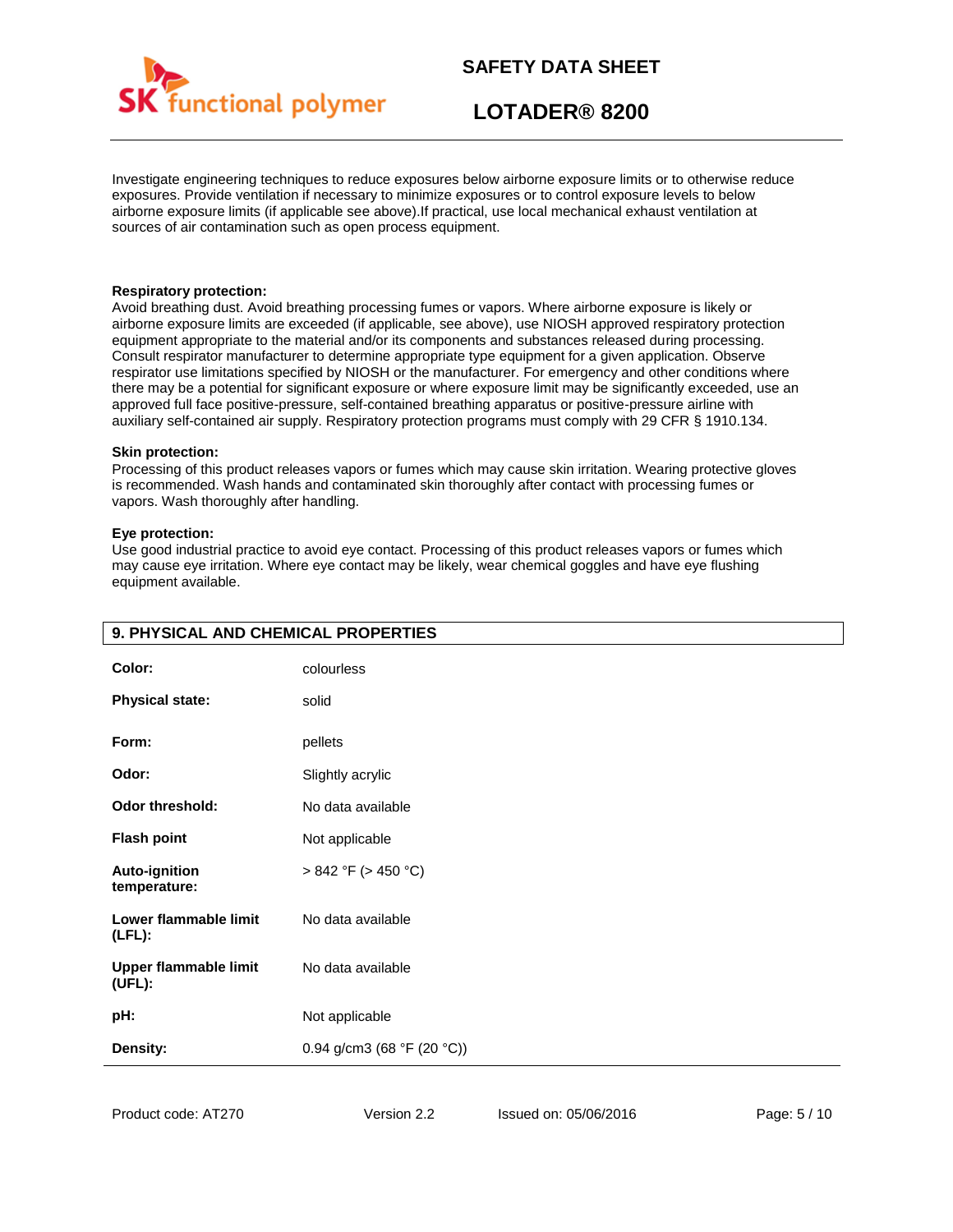

# **LOTADER® 8200**

| <b>Bulk density:</b>                                             | approximately 500 kg/m3                                                                                                                                                           |
|------------------------------------------------------------------|-----------------------------------------------------------------------------------------------------------------------------------------------------------------------------------|
| Vapor pressure:                                                  | Not applicable                                                                                                                                                                    |
| Vapor density:                                                   | Not applicable                                                                                                                                                                    |
| <b>Boiling point/boiling</b><br>range:                           | No data available                                                                                                                                                                 |
| <b>Melting point/range:</b>                                      | 158 - 216 °F (70 - 102 °C)(Method: Differential Scanning Calorimetry in accordance<br>with DIN 51007 (Thermal analysis (TA); differential thermal analysis (DTA);<br>principles)) |
| <b>Freezing point:</b>                                           | No data available                                                                                                                                                                 |
| <b>Evaporation rate:</b>                                         | No data available                                                                                                                                                                 |
| Solubility in water:                                             | 68 °F (20 °C) insoluble                                                                                                                                                           |
| Solubility in other<br>solvents: [qualitative and<br>quantative] | Soluble in aromatic hydrocarbons                                                                                                                                                  |
|                                                                  | <b>Chlorinated solvents</b>                                                                                                                                                       |
| Viscosity, dynamic:                                              | No data available                                                                                                                                                                 |
| Oil/water partition<br>coefficient:                              | No data available                                                                                                                                                                 |
| <b>Thermal decomposition</b>                                     | $> 572$ °F ( $> 300$ °C)                                                                                                                                                          |
| Flammability:                                                    | See GHS Classification in Section 2                                                                                                                                               |

# **10. STABILITY AND REACTIVITY**

#### **Stability:**

The product is stable under normal handling and storage conditions.

### **Hazardous reactions:**

Hazardous polymerization does not occur.

# **Materials to avoid:**

None known.

### **Conditions / hazards to avoid:**

Avoid storing in moist and warm conditions. (to maintain the technical properties of the product). See Hazardous Decomposition Products below.

#### **Hazardous decomposition products:**

Temperature exceeding 300 °C: Thermal decomposition giving flammable and toxic products :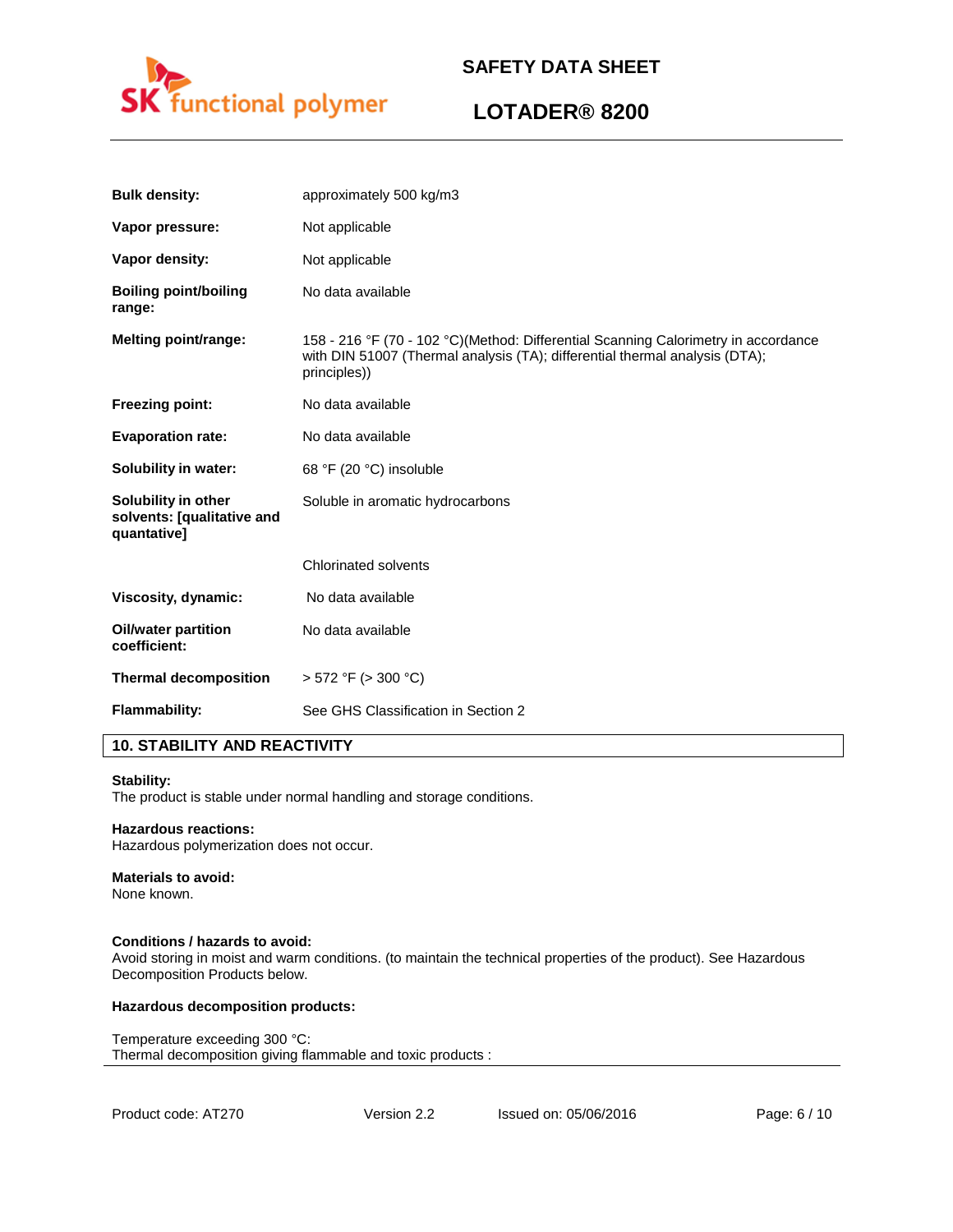

# **LOTADER® 8200**

Carbon oxides Hazardous organic compounds Acrylates

# **11. TOXICOLOGICAL INFORMATION**

Data on this material and/or its components are summarized below.

## **Data for 2-Propenoic acid, ethyl ester, polymer with ethene and 2,5-furandione (41171-14-6)**

## **Acute toxicity**

**Oral:**

No deaths occurred. (Rat) LD0 > 2,000 mg/kg.

## **Other information**

The information presented is from representative materials with this Chemical Abstract Service (CAS) Registry number. The results vary depending on the size and composition of the test substance. Effects due to processing releases or residual monomer: Possible cross sensitization with other acrylates and methacrylates

# **12. ECOLOGICAL INFORMATION**

## **Chemical Fate and Pathway**

No data are available.

## **Ecotoxicology**

No data are available.

# **13. DISPOSAL CONSIDERATIONS**

#### **Waste disposal:**

Where possible recycling is preferred to disposal or incineration. If recycling is not an option, incinerate or dispose of in accordance with federal, state, and local regulations. Pigmented, filled and/or solvent laden product may require special disposal practices in accordance with federal, state and local regulations. Consult a regulatory specialist to determine appropriate state or local reporting requirements, for assistance in waste characterization and/or hazardous waste disposal and other requirements listed in pertinent environmental permits. Note: Chemical additions to, processing of, or otherwise altering this material may make this waste management information incomplete, inaccurate, or otherwise inappropriate. Furthermore, state and local waste disposal requirements may be more restrictive or otherwise different from federal laws and regulations.

# **14. TRANSPORT INFORMATION**

**US Department of Transportation (DOT):** not regulated

**International Maritime Dangerous Goods Code (IMDG):** not regulated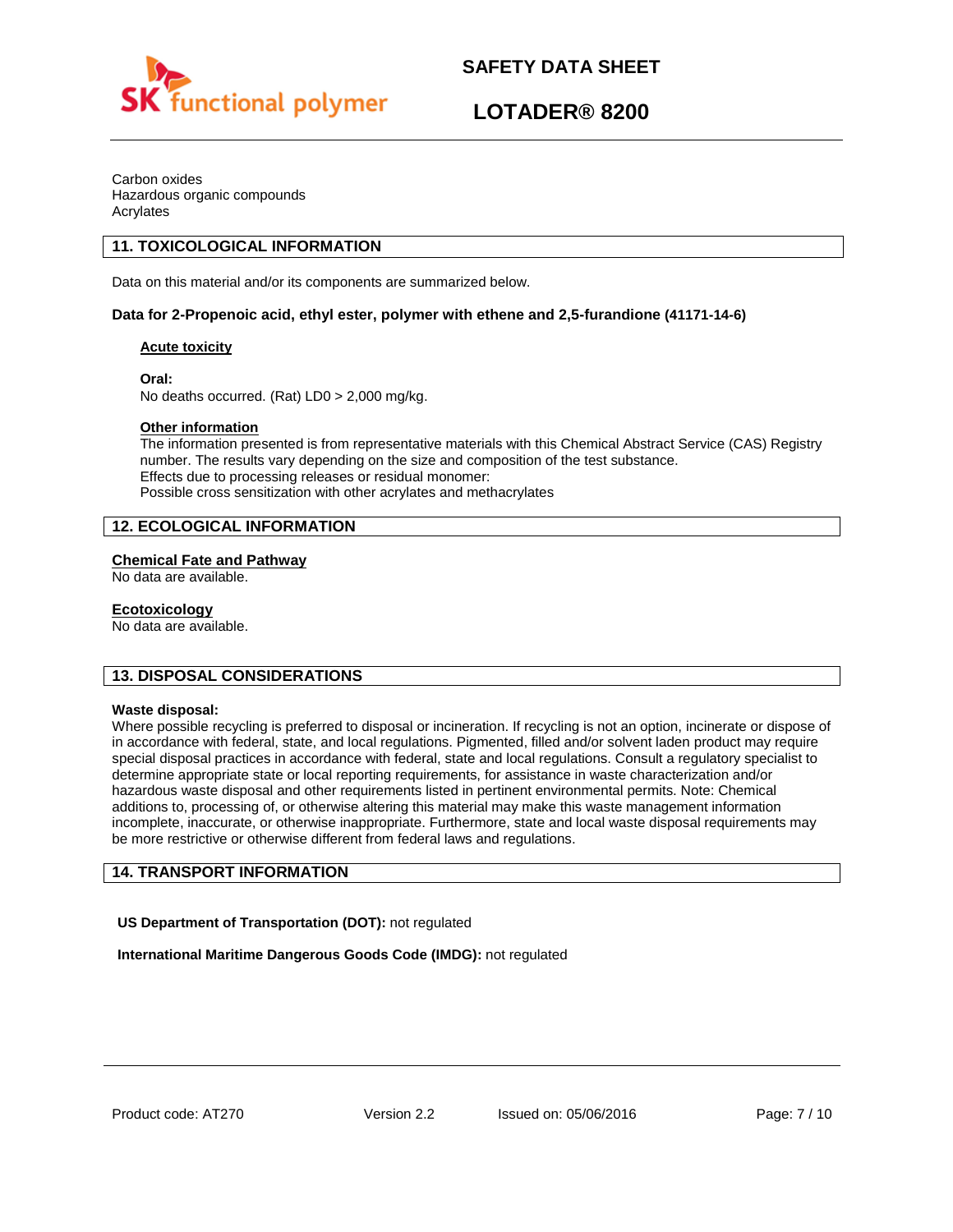

# **LOTADER® 8200**

# **15. REGULATORY INFORMATION**

| <b>Chemical Inventory Status</b>                                      |                  |                                                                  |
|-----------------------------------------------------------------------|------------------|------------------------------------------------------------------|
| EU. EINECS                                                            | <b>EINECS</b>    | Conforms to                                                      |
| United States TSCA Inventory                                          | <b>TSCA</b>      | The components of this product are all on<br>the TSCA Inventory. |
| Canadian Domestic Substances List (DSL)                               | <b>DSL</b>       | All components of this product are on the<br>Canadian DSL        |
| China. Inventory of Existing Chemical Substances in<br>China (IECSC)  | IECSC (CN)       | Conforms to                                                      |
| Japan. ENCS - Existing and New Chemical<br>Substances Inventory       | ENCS (JP)        | Conforms to                                                      |
| Japan. ISHL - Inventory of Chemical Substances                        | ISHL (JP)        | Conforms to                                                      |
| Korea. Korean Existing Chemicals Inventory (KECI)                     | <b>KECI (KR)</b> | Conforms to                                                      |
| Philippines Inventory of Chemicals and Chemical<br>Substances (PICCS) | PICCS (PH)       | Conforms to                                                      |
| Australia Inventory of Chemical Substances (AICS)                     | <b>AICS</b>      | Conforms to                                                      |

## **United States – Federal Regulations**

## **SARA Title III – Section 302 Extremely Hazardous Chemicals:**

The components in this product are either not SARA Section 302 regulated or regulated but present in negligible concentrations.

#### **SARA Title III - Section 311/312 Hazard Categories:**

No SARA Hazards

## **SARA Title III – Section 313 Toxic Chemicals:**

This material does not contain any chemical components with known CAS numbers that exceed the threshold (De Minimis) reporting levels established by SARA Title III, Section 313.

## **Comprehensive Environmental Response, Compensation, and Liability Act (CERCLA) - Reportable Quantity (RQ):**

The components in this product are either not CERCLA regulated, regulated but present in negligible concentrations, or regulated with no assigned reportable quantity.

## **United States – State Regulations**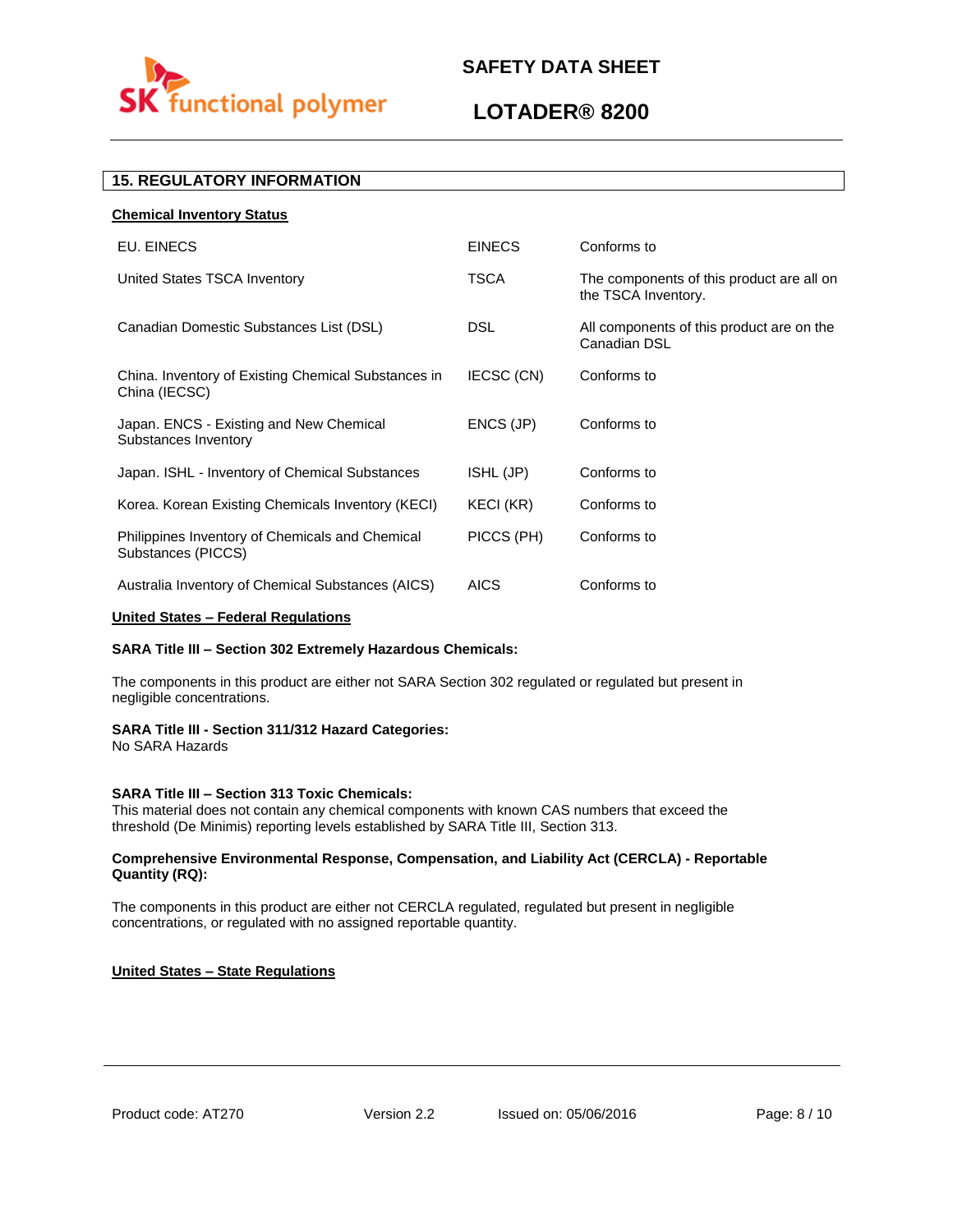

# **LOTADER® 8200**

#### **New Jersey Right to Know**

No components are subject to the New Jersey Right to Know Act.

#### **Pennsylvania Right to Know**

Chemical name CAS-No. 2-Propenoic acid, ethyl ester, polymer with ethene and 2,5 furandione 41171-14-6

#### **California Prop. 65**

WARNING! This product contains a chemical known to the State of California to cause cancer.

Chemical name<br>
2-Propenoic acid. ethyl ester<br>
2-Propenoic acid. ethyl ester 2-Propenoic acid, ethyl ester

## **16. OTHER INFORMATION**

#### **Latest Revision(s):**

| Revised Section(s): |  |
|---------------------|--|
| Reference number:   |  |
| Date of Revision:   |  |
| Date Printed:       |  |

Chapter 4 update 000000027355 05/06/2016 07/23/2016

The statements, technical information and recommendations contained herein are believed to be accurate as of the date hereof. Since the conditions and methods of use of the product and of the information referred to herein are beyond our control, SKGCA expressly disclaims any and all liability as to any results obtained or arising from any use of the product reliance on such information; NO WARRANT OF FIRNESS FOR ANY PARTICULAR PURPOSE, WARRANTY OF MERCHANTABILITY OR ANY OTHER WARRANTY, EXPRESSED OR IMPLIED IS MADE CONCERNING THE GOODS DESCIRBED OR THE INFORMATION PROVIDED HERIN. The information provided herein relates only to the specific product designated and may not be applicable when such product is used in combination with other materials or in any process. The user should thoroughly test any application before commercialization. Nothing contained herein constitutes a license to practice under any patent, it should not be construed as an inducement to infringe any patent, and the user is advised to take appropriate steps to be sure that any proposed use of the product will not result in patent infringement. See SDS for Health & Safety Considerations.